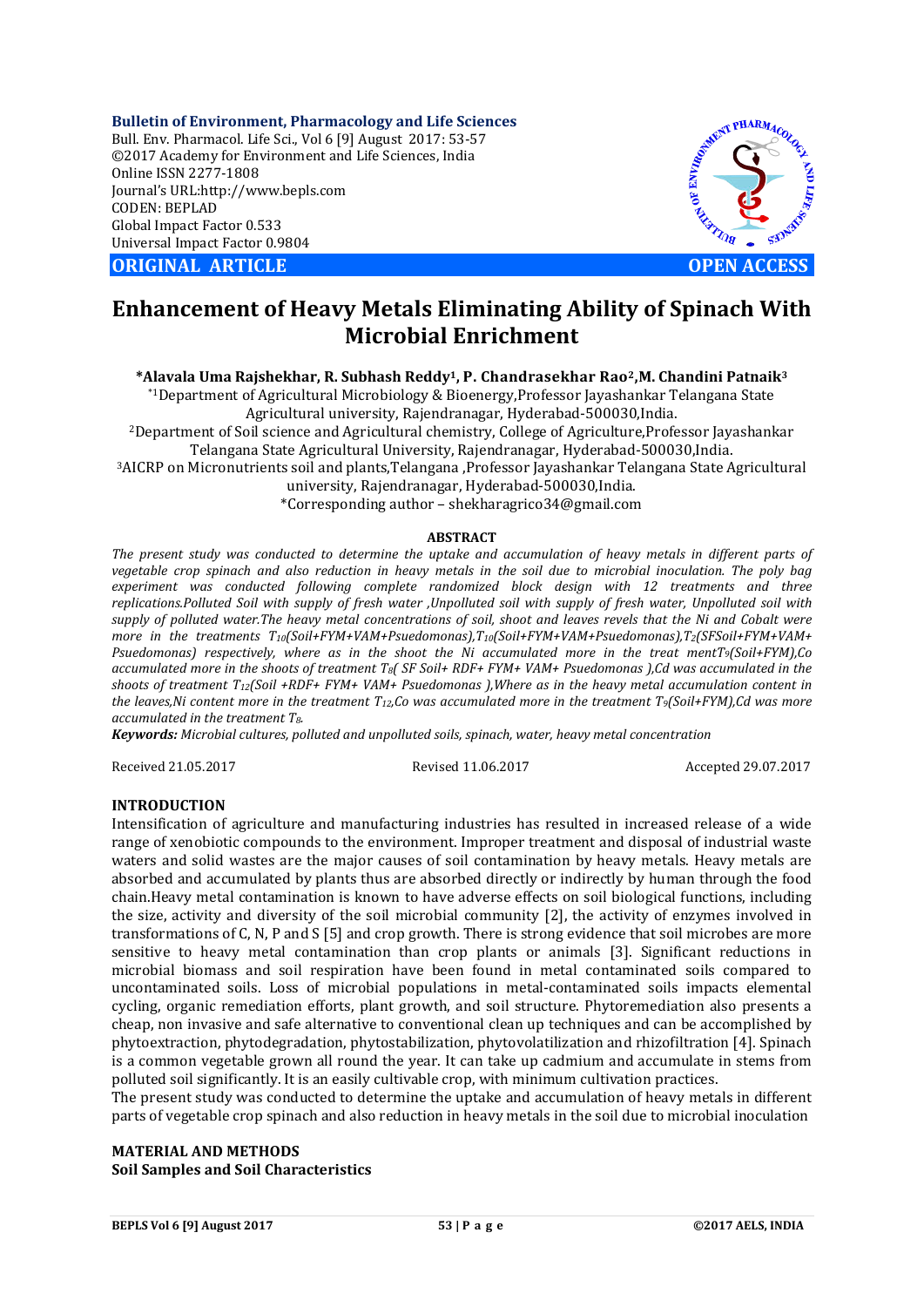Soil samples of polluted and unpolluted soils were collected before sowing and analysed for the physical(pH, EC, and particle size and chemical characters like NPK and OC parameters) and microbiological properties by adopting standard procedures at Department of Agricultural Microbiology and Bio-energy and Department of Soil Science and Agricultural Chemistry, College of Agriculture, Rajendranagar, PJTSAU, Hyderabad.Water samples were also analyzed before sowing of crop in polluted and unpolluted soils.

# **Estimation of heavy metal content and microbial count of spinach beet in poly bags treated with chemical fertilizers, farm yard manure**

# **Crop details**

The pot culture experiment was conducted at Department of Agricultural Microbiology and Bioenergy during 2012-13. For this investigation leafy vegetable crop, spinach beet, PusaJyothi variety was sown in pot experiments followed completely randomized block design with four treatments and three replications.

## **Experiment details**

# **Treatments**

The treatments forpoly bag experiment were fixed as twelve treatments each treatment with three replications were designed. All three replications were used to record observations on yield, quality parameters of spinach around 30 and 60 days after sowing.

In this context of pot culture experiment having twelve treatments and followed statistical design .in this treatment subdivided into three parts: polluted soil with supply of fresh water, unpolluted soil with supply of fresh water and unpolluted soil with supply of polluted water. Polluted soil with supply of fresh water have T1:SF Soil+FYM@12 t/ha,T2:SF Soil+FYM+VAM+*Pseudomonas*,T3:SF Soil+RDF,T4: SF Soil + RDF + FYM + VAM + *Pseudomonas.* Unpolluted soil with supply of fresh water, have T5: Soil + FYM,T6: Soil + FYM + VAM + *Pseudomonas,*T7: Soil +RDF, T8 :Soil+ RDF+ FYM+ VAM + *Pseudomonas* .Unpolluted soil with supply of polluted water, have T9:Soil + FYM, T10: Soil+ FYM + VAM+ *Pseudomonas*, T11:Soil + RDF, T12:Soil + RDF + FYM + VAM + *Pseudomonas*.

## **Preparation of poly bags mixture**

The cleaned poly bags were filled with 8 kg soil and this soil was mixed with chemical fertilizer (0.14: 0.24: 0.37 g poly bag-1 NPK), farm yard manure (78.75 g poly bag-1) and Vesicular Arbuscular Mycorrhizae (100 to 150 g of infected propagules poly bag-1) according to the treatments which were neatly arranged in the net house.

## **Chemical fertilizers**

Phosphorus and potassium @ 0.24 g poly bag<sup>-1</sup>  $P_2O_5$  and 0.37 g poly bag<sup>-1</sup> K<sub>2</sub>O were applied through Di Ammonium Phosphate and Muriate of Potash respectively as basal application. Nitrogen was applied in the form of Urea  $\omega$  0.24 g poly bag-1 after germination and after 30 and 60 days after sowing.Farmyard manure was applied  $\omega$  78.75 g poly bag<sup>-1</sup> which was mixed with soil according to the treatments requirement. EC and pH of FYM were 0.95 dS/m and 7.59 respectively and Ni, Co, Cd content in FYM was 0.91, 0.20, 0.01-0.02 respectively.

# **Seed Sowing and maintenance**

The poly bags were sown with PusaJyothi variety of spinach beet at the rate of 20 seeds per poly bag. After germination, thinning was done and routine care was taken to protect the plants from pest and diseases.

## **Heavy metals analysis**

The Ni, Co, Cd in soil before sowing crop and after harvesting of crop determined using DTPA method by Atomic absorption spectrophotometer [7].

## **RESULTS AND DISCUSSION**

# **Heavy metal accumulation in soil**

The data showing the Nickel content in spinach pot culture experiment irrigated with polluted water showed highest value in treatment  $T_{10}$  1.14mg/kg and the lowest values were observed in  $T_5$  (0.49mg/kg) in unpolluted soils. Similar findings were reported by Srinivasrao *et al*. [8] and Adriano *et al.* [1] in heavy metals contaminated area.

The data showing the Cobalt content in spinach pot culture experiment irrigated with polluted water showed highest values in treatment  $T_2$  and  $T_{10}$  (1.21mg/kg) and the lowest values was observed in  $T_7$ (0.89mg/kg) in unpolluted soils.

The values of heavy metal Cadmium in polluted and unpolluted soils collected after harvesting of spinach crop. Among all the treatments, the treatment  $T_2$  0.30 mg/kg showed highest values in polluted soils as followed by treatment  $T_1$  (0.29) and the lowest values were found in  $T_4$ ,  $T_5$  and  $T_7$  as same value 0.25mg/kg in unpolluted soils (Table 1).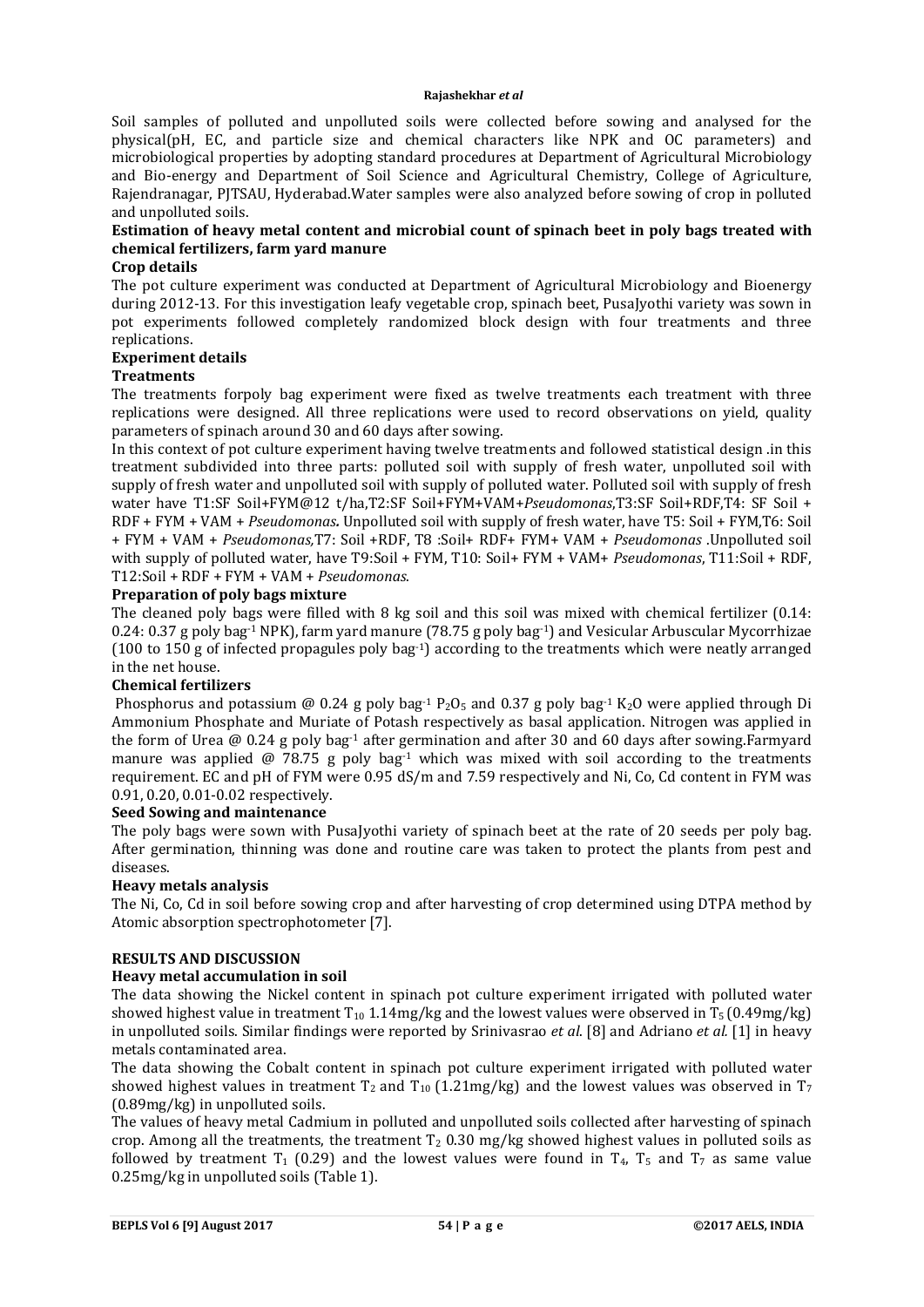# **Heavy metal accumulation in shoot**

Nickel content in spinach shoots of the pot culture experiment irrigated with different quality of water in polluted and unpolluted soils.The data showed that there was more accumulation of the Ni in the treatment T<sub>9</sub> (4.80mg/kg) with irrigation with polluted water and followed by T<sub>8</sub> (4.62mg/kg) and T<sub>12</sub>  $(3.70 \text{mg/kg})$ . The lowest accumulation by Ni was found in T<sub>1</sub> (1.42mg/kg) in polluted soil. This variation might be due to the reason that Ni content in sewage water is high compared to tube well water.

Cobalt content in spinach shoots of the pot culture experiment irrigated with different quality of water in polluted and unpolluted soils. The data showed that there was more accumulation of the Co in the treatment T<sub>8</sub> (9.27mg/kg) with application of fresh water in unpolluted soil ,followed by .T<sub>11</sub> (8.65) mg/kg),  $T_6$  (8.54 mg/kg),  $T_4$  (8.51 mg/kg) and the lowest accumulation of Co was found in treatment T10 (3.56mg/kg) in application with polluted water. Similar findings were reported by Leyval*et al.* [6].

Cadmium content in spinach shoots of the pot culture experiment irrigated with different quality of water in polluted and unpolluted soils. The data showed that there was more accumulation of the Cd in the treatment  $T_{12}$  (9.66mg/kg) with application of polluted water in unpolluted soil. The lowest accumulation of Cd was found in treatment T10(4.49mg/kg) in application with polluted water .

# **Heavy metal accumulation in leaves**

Nickel content in spinach leaves grown in pot culture experiment irrigated with different quality water, is presented in the Table 2. The data showed that maximum Ni accumulation  $T_{12}$  (5.88mg/kg) was observed soil in irrigated with polluted water, followed by  $T_{11}$  (5.00mg/kg) and  $T_2$  (4.34mg/kg) and the lowest Ni accumulation was found in treatment  $T_1(1.28mg/kg)$  in polluted soil.

Cobalt content in spinach leaves grown in pot culture experiment irrigated with different quality of water is presented in the Table 2. The data showed that maximum Co accumulation showed in treatment  $T<sub>9</sub>$ (4.66mg/kg) was observed in unpolluted soil application with fresh water treatments which was on par with  $T_8(4.40 \text{mg/kg})$ . The lowest value was found in  $T_{10}$  (1.27mg/kg) in polluted soils.

Cadmium content in spinach leaves grown in pot culture experiment irrigated with different quality of water is presented in the Table 2. The data showed that maximum Co accumulation showed in treatment  $T_8$  (8.00 mg/kg) was observed in unpolluted soil application with fresh water treatments which was on par with  $T_1$  (7.90mg/kg) and  $T_7$  (7.94mg/kg). The lowest value was found in  $T_{10}$  (2.34 mg/kg) in polluted soils.

| <b>Treatments</b>                                | Ni    | Co    | C <sub>d</sub> |  |  |  |
|--------------------------------------------------|-------|-------|----------------|--|--|--|
| Polluted Soil with supply of fresh water         |       |       |                |  |  |  |
| T <sub>1</sub> - SF Soil+FYM                     | 0.99  | 1.17  | 0.29           |  |  |  |
| T <sub>2</sub> - SF Soil+FYM+VAM+Psuedomonas     | 1.12  | 1.21  | 0.30           |  |  |  |
| $T_3$ -SF Soil +RDF                              | 1.03  | 0.93  | 0.27           |  |  |  |
| T <sub>4</sub> - SF Soil+RDF+FYM+VAM+Psuedomonas | 0.81  | 0.99  | 0.25           |  |  |  |
| Unpolluted soil with supply of fresh water       |       |       |                |  |  |  |
| T <sub>5</sub> - SF Soil +FYM+Psuedomonas        | 0.49  | 0.9   | 0.25           |  |  |  |
| T <sub>6</sub> - SF Soil + FYM+ VAM+Psuedomonas  | 0.90  | 1.15  | 0.27           |  |  |  |
| T <sub>7</sub> - SF Soil+RDF                     | 0.69  | 0.89  | 0.25           |  |  |  |
| T <sub>8</sub> - SF Soil+RDF+FYM+VAM+Psuedomonas | 0.78  | 1.05  | 0.26           |  |  |  |
| Unpolluted soil with supply of polluted water    |       |       |                |  |  |  |
| T <sub>9</sub> -Soil+FYM                         | 0.87  | 0.99  | 0.28           |  |  |  |
| T <sub>10</sub> -Soil+FYM+VAM+Psuedomonas        | 1.14  | 1.21  | 0.27           |  |  |  |
| $T_{11}$ - Soil+RDF                              | 0.74  | 1.02  | 0.27           |  |  |  |
| T <sub>12</sub> - Soil+RDF+FYM+VAM+Psuedomonas   | 0.86  | 0.97  | 0.26           |  |  |  |
| SE <sub>m±</sub>                                 | 0.014 | 0.031 | 0.006          |  |  |  |
| $C.D$ at $5%$                                    | 0.083 | 0.056 | 0.018          |  |  |  |

## **Table 1.Effect of microbial cultures on heavymetals Ni, Co, Cd (mg/kg) in soil at 30 and 60 DAS in polluted and unpolluted soils of spinach beet**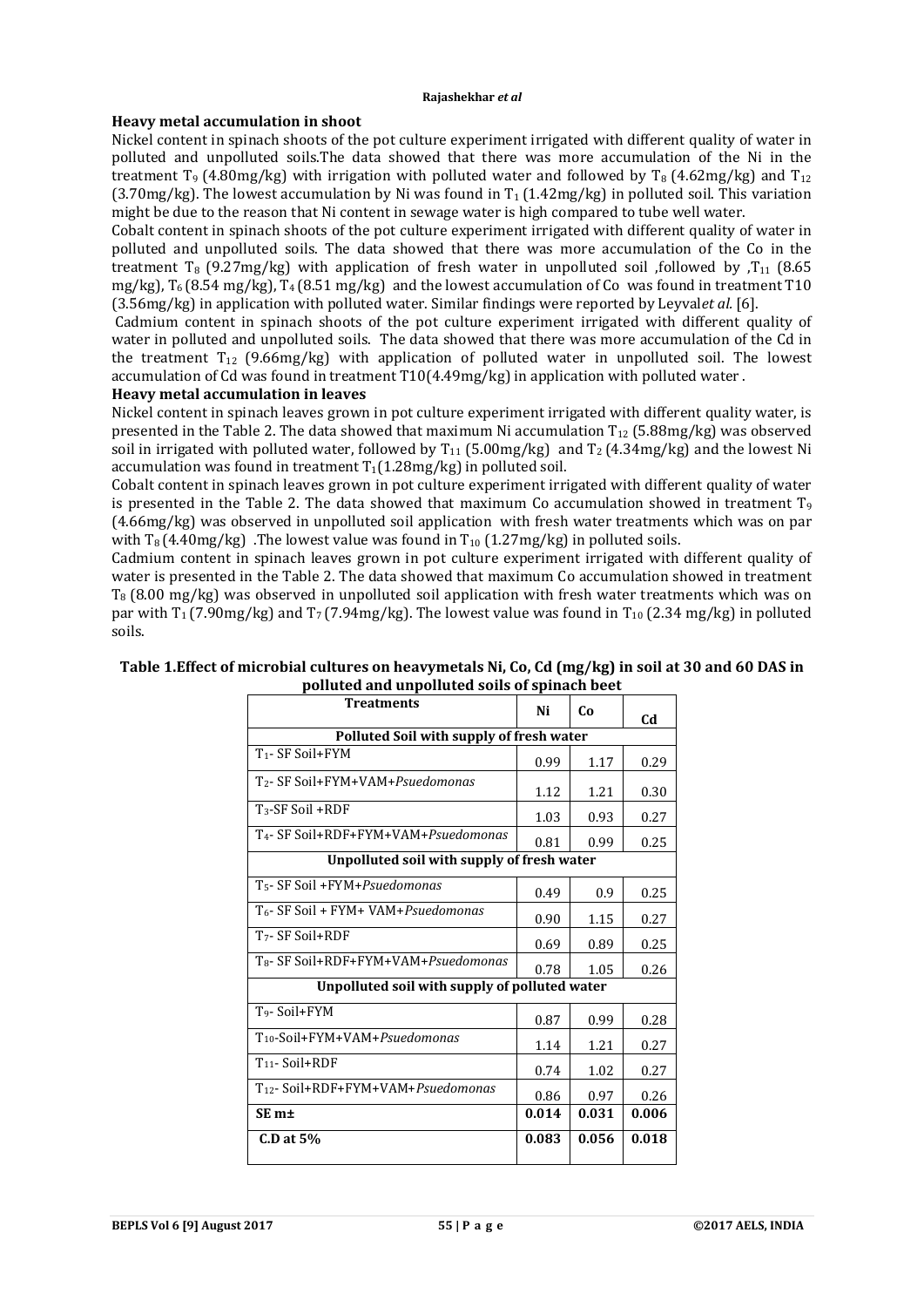#### **Table 2Effect of microbial cultures on heavy metals Ni, Co, Cd (mg/kg) in leaf at 30 and 60 DAS in polluted and unpolluted soils of spinach beet**

|                                                  | описси ини инрописси зонз от эрнисн всес |       |       |  |  |  |
|--------------------------------------------------|------------------------------------------|-------|-------|--|--|--|
| <b>Treatments</b>                                | Ni                                       | Co    | Cd    |  |  |  |
| Polluted Soil with supply of fresh water         |                                          |       |       |  |  |  |
| T <sub>1</sub> -SF Soil+FYM                      | 1.28                                     | 2.93  | 7.90  |  |  |  |
| T <sub>2</sub> - SF Soil+FYM+VAM+Psuedomonas     | 4.34                                     | 3.48  | 6.51  |  |  |  |
| $T_3$ -SF Soil +RDF                              | 2.00                                     | 3.62  | 6.10  |  |  |  |
| T <sub>4</sub> - SF Soil+RDF+FYM+VAM+Psuedomonas | 2.82                                     | 4.03  | 6.43  |  |  |  |
| Unpolluted soil with supply of fresh water       |                                          |       |       |  |  |  |
| T <sub>5</sub> - SF Soil +FYM+Psuedomonas        | 3.84                                     | 2.53  | 2.75  |  |  |  |
| T <sub>6</sub> - SF Soil + FYM+ VAM+Psuedomonas  | 2.70                                     | 3.18  | 7.24  |  |  |  |
| $T7$ - SF Soil+RDF                               | 2.67                                     | 3.52  | 7.94  |  |  |  |
| T <sub>8</sub> - SF Soil+RDF+FYM+VAM+Psuedomonas | 2.20                                     | 4.40  | 8.00  |  |  |  |
| Unpolluted soil with supply of polluted water    |                                          |       |       |  |  |  |
| T <sub>9</sub> -Soil+FYM                         | 2.55                                     | 4.66  | 7.66  |  |  |  |
| T <sub>10</sub> -Soil+FYM+VAM+Psuedomonas        | 2.69                                     | 1.27  | 2.34  |  |  |  |
| $T_{11}$ - Soil+RDF                              | 5.00                                     | 4.10  | 7.31  |  |  |  |
| T <sub>12</sub> - Soil+RDF+FYM+VAM+Psuedomonas   | 5.88                                     | 4.14  | 7.74  |  |  |  |
| SE <sub>m<sup>±</sup></sub>                      | 0.357                                    | 0.15  | 0.083 |  |  |  |
| $C.D$ at $5%$                                    | 1.058                                    | 0.438 | 0.241 |  |  |  |

**Table 3 Effect of microbial cultures on heavy metals Ni, Co, Cd (mg/kg) in shoot at 30 and 60 DAS in polluted and unpolluted soils of spinach beet**

| <b>Treatments</b>                                | Ni    | Co    | Cd    |  |  |  |
|--------------------------------------------------|-------|-------|-------|--|--|--|
| Polluted Soil with supply of fresh water         |       |       |       |  |  |  |
| T <sub>1</sub> - SF Soil+FYM                     | 1.42  | 7.42  | 7.8   |  |  |  |
| T <sub>2</sub> - SF Soil+FYM+VAM+Psuedomonas     | 2.19  | 8.20  | 8.41  |  |  |  |
| $T_3$ -SF Soil +RDF                              | 3.58  | 8.48  | 8.15  |  |  |  |
| T <sub>4</sub> - SF Soil+RDF+FYM+VAM+Psuedomonas | 2.58  | 8.51  | 8.35  |  |  |  |
| Unpolluted soil with supply of fresh water       |       |       |       |  |  |  |
| T <sub>5</sub> - SF Soil +FYM+Psuedomonas        | 2.40  | 6.58  | 6.75  |  |  |  |
| T <sub>6</sub> - SF Soil + FYM+ VAM+Psuedomonas  | 2.73  | 8.54  | 8.66  |  |  |  |
| $T7$ - SF Soil+RDF                               | 2.23  | 8.26  | 8.50  |  |  |  |
| T <sub>8</sub> - SF Soil+RDF+FYM+VAM+Psuedomonas | 4.62  | 9.27  | 9.36  |  |  |  |
| Unpolluted soil with supply of polluted water    |       |       |       |  |  |  |
| T <sub>9</sub> -Soil+FYM                         | 4.80  | 9.10  | 9.35  |  |  |  |
| T <sub>10</sub> -Soil+FYM+VAM+Psuedomonas        |       |       |       |  |  |  |
|                                                  | 2.05  | 3.56  | 4.49  |  |  |  |
| T <sub>11</sub> -Soil+RDF                        | 3.35  | 8.65  | 8.98  |  |  |  |
| T <sub>12</sub> -Soil+RDF+FYM+VAM+Psuedomonas    | 3.70  | 9.04  | 9.66  |  |  |  |
| SE <sub>m<sup>±</sup></sub>                      | 0.325 | 0.261 | 0.091 |  |  |  |
| $C.D$ at $5%$                                    | 0.947 | 0.762 | 0.266 |  |  |  |
|                                                  |       |       |       |  |  |  |

**SF soil = Student Farm Soil, RDF = Recommended dose of fertilizers, FYM = Farm Yard Manure**